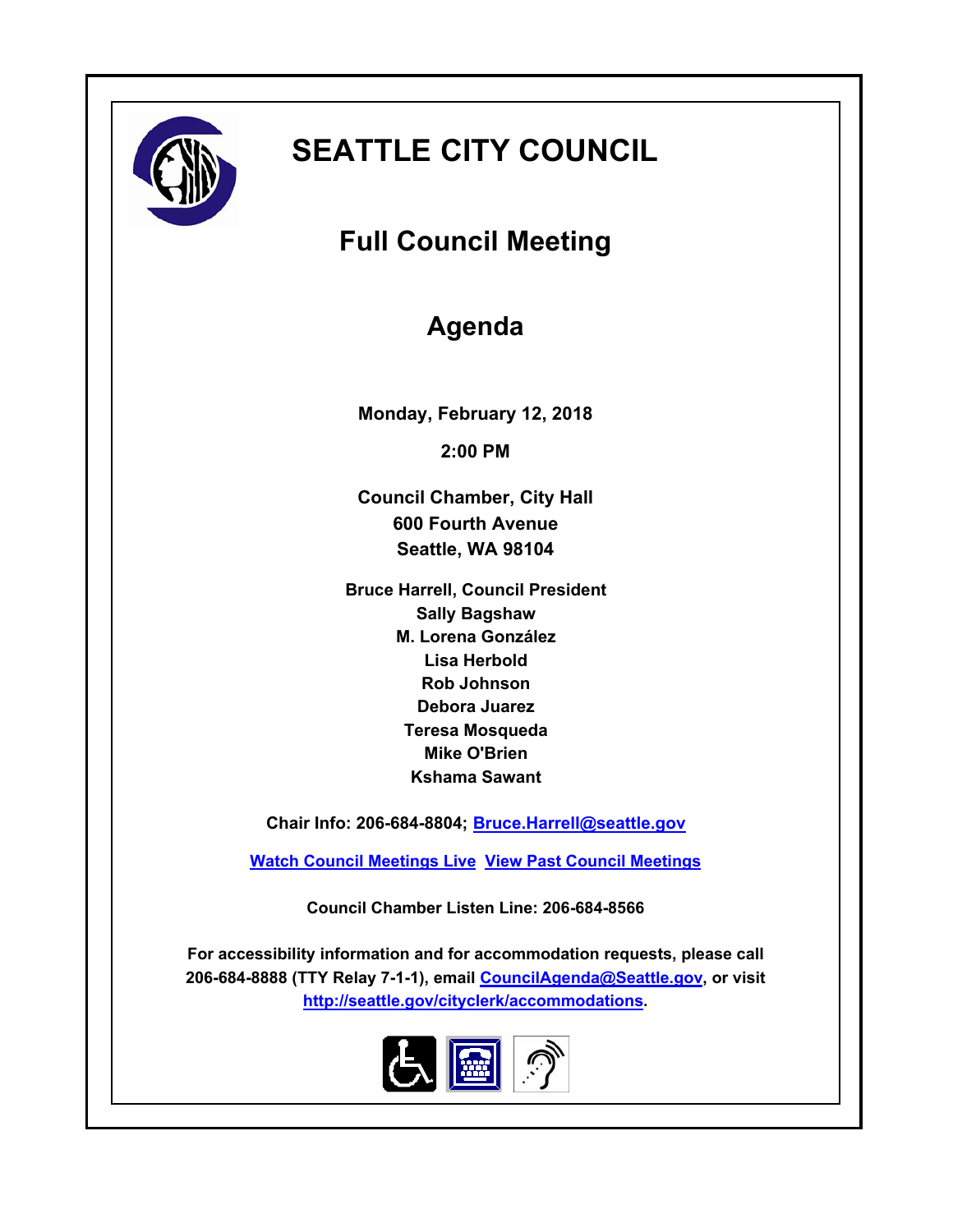## **SEATTLE CITY COUNCIL**

## **Full Council Meeting Agenda**

### **February 12, 2018 - 2:00 PM**

#### **Meeting Location:**

Council Chamber, City Hall, 600 Fourth Avenue, Seattle, WA 98104

#### **City Council Website:**

http://www.seattle.gov/council

#### **A. CALL TO ORDER**

#### **B. ROLL CALL**

#### **C. ADOPTION OF INTRODUCTION AND REFERRAL CALENDAR**

*Introduction and referral to Council committees of Council Bills (CB), Resolutions (Res), Appointments (Appt), and Clerk Files (CF) for committee recommendation.*

**[IRC 146](http://seattle.legistar.com/gateway.aspx?m=l&id=/matter.aspx?key=6796)** February 12, 2018

*Attachments:* [Introduction and Referral Calendar](http://seattle.legistar.com/gateway.aspx?M=F&ID=005373fd-7ba5-4eae-8c7b-10347b0d7dc3.pdf)

#### **D. APPROVAL OF THE AGENDA**

#### **E. APPROVAL OF THE JOURNAL**

**[Min 167](http://seattle.legistar.com/gateway.aspx?m=l&id=/matter.aspx?key=6797) February 5, 2018** 

*Attachments:* [Minutes](http://seattle.legistar.com/gateway.aspx?M=F&ID=3aa4adb2-205f-4b26-9139-cbcb3c8993f3.pdf)

#### **F. PRESENTATIONS**

#### **G. PUBLIC COMMENT**

*Members of the public may sign up to address the Council for up to 2 minutes on matters on this agenda; total time allotted to public comment at this meeting is 20 minutes.*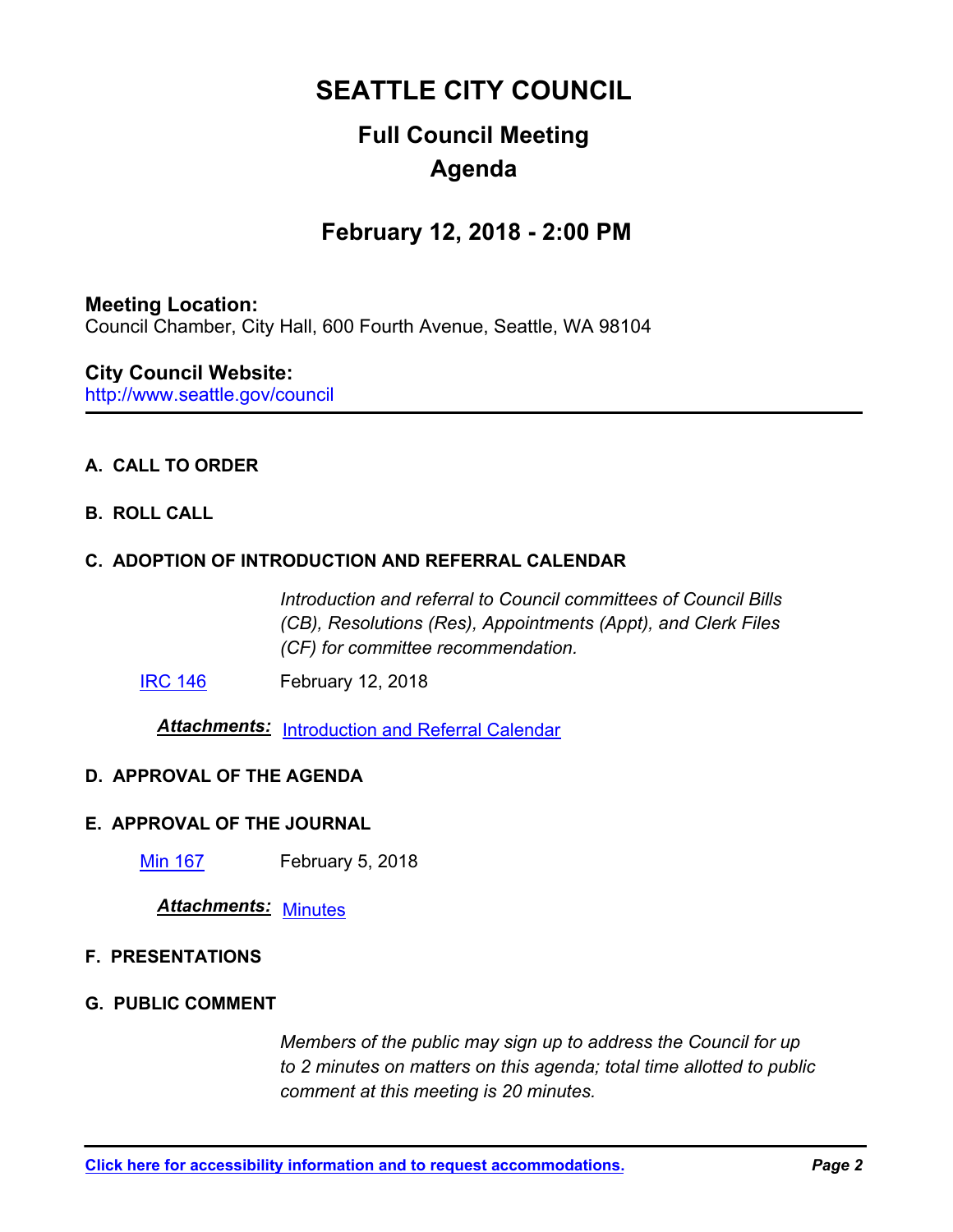#### **H. PAYMENT OF BILLS**

*These are the only Bills which the City Charter allows to be introduced and passed at the same meeting.*

AN ORDINANCE appropriating money to pay certain audited claims and ordering the payment thereof. [CB 119192](http://seattle.legistar.com/gateway.aspx?m=l&id=/matter.aspx?key=6771)

#### **I. COMMITTEE REPORTS**

*Discussion and vote on Council Bills (CB), Resolutions (Res), Appointments (Appt), and Clerk Files (CF).*

#### **CIVIC DEVELOPMENT, PUBLIC ASSETS, AND NATIVE COMMUNITIES COMMITTEE:**

AN ORDINANCE relating to the Department of Parks and Recreation; authorizing the acceptance of a donation of real property along the Burke-Gilman Trail in northeast Seattle, from the Estate of Jack Allbritton, for open space, park, and recreation purposes. **1.** [CB 119176](http://seattle.legistar.com/gateway.aspx?m=l&id=/matter.aspx?key=6553)

> **The Committee recommends that Full Council pass the Council Bill (CB). In Favor: 3 - Juarez, Bagshaw, Johnson**

#### **Opposed: None**

#### *Supporting*

**Documents:** [Summary and Fiscal Note](http://seattle.legistar.com/gateway.aspx?M=F&ID=36af161b-4edb-4876-ba0c-35b46fc7d7d2.docx) [Summary Att A - Map of Burke-Gilman Trail Donation](http://seattle.legistar.com/gateway.aspx?M=F&ID=a1714f0c-a27d-45dd-a8df-7085074e91e7.docx)

AN ORDINANCE transferring jurisdiction over real property located at Mercer Street and Second Avenue from the Seattle Center Department to the Office of Housing. **2.** [CB 119186](http://seattle.legistar.com/gateway.aspx?m=l&id=/matter.aspx?key=6718)

> **The Committee recommends that Full Council pass the Council Bill (CB). In Favor: 3 - Juarez, Bagshaw, Johnson**

**Opposed: None**

#### *Supporting*

*Documents:* [Summary and Fiscal Note](http://seattle.legistar.com/gateway.aspx?M=F&ID=f98e9ee7-171a-4a2f-875d-22bed1774a5e.docx) [Summary Att A - Map of Site](http://seattle.legistar.com/gateway.aspx?M=F&ID=75e7eae4-ec12-4fb0-b6ad-943bd8972bc3.docx)

#### **PLANNING, LAND USE, AND ZONING COMMITTEE:**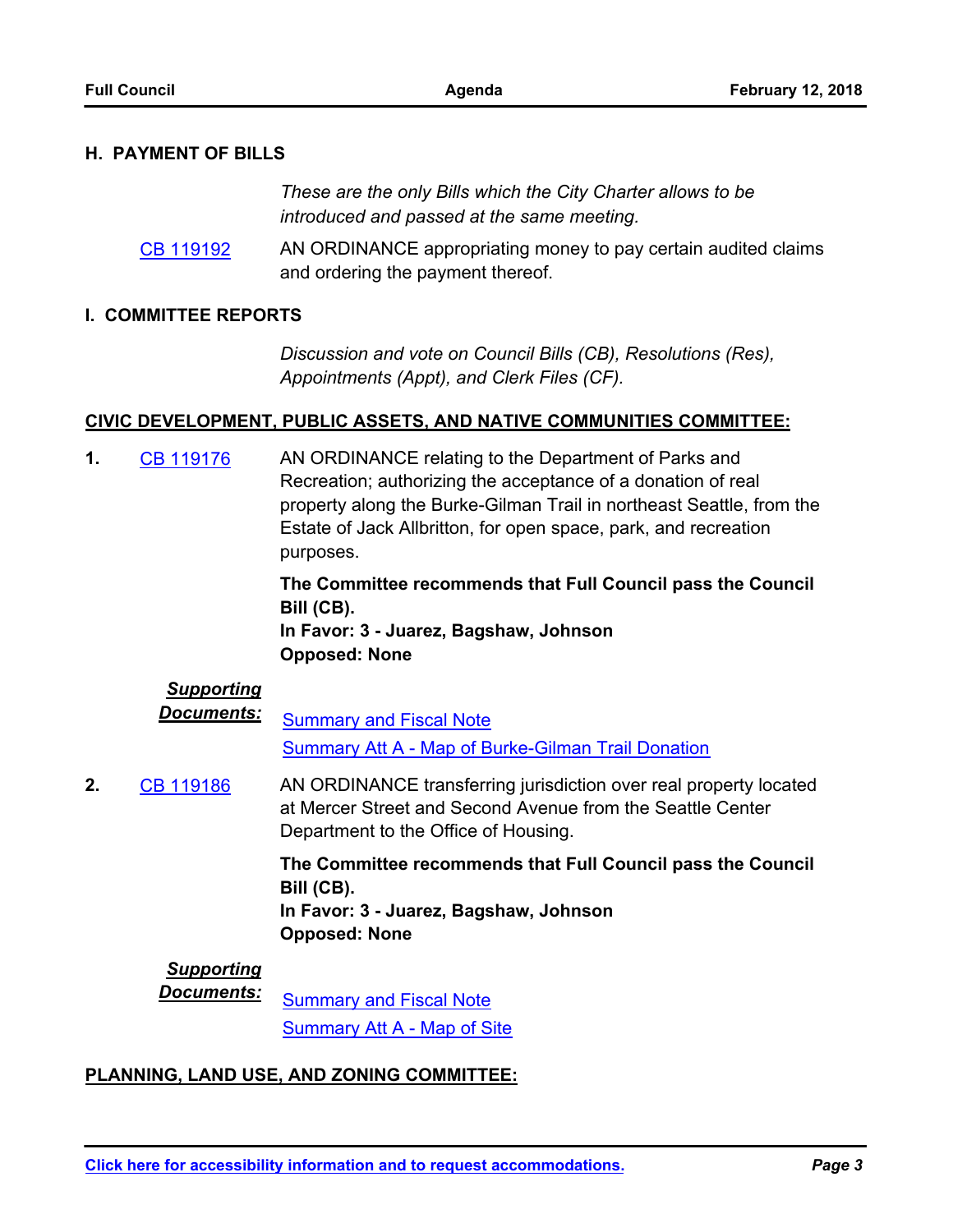| <b>Full Council</b> |                   | Agenda                                                                                                                                                  | <b>February 12, 2018</b> |
|---------------------|-------------------|---------------------------------------------------------------------------------------------------------------------------------------------------------|--------------------------|
| 3.                  | <b>Appt 00907</b> | Appointment of Richard E. Mohler as member, Seattle Planning<br>Commission, for a term to April 15, 2018.                                               |                          |
|                     |                   | The Committee recommends that Full Council confirm the<br><b>Appointment (Appt).</b><br>In Favor: 3 - Johnson, O'Brien, Herbold<br><b>Opposed: None</b> |                          |
|                     |                   | <b>Attachments: Appointment Packet</b>                                                                                                                  |                          |
| 4.                  | <b>Appt 00909</b> | Appointment of Amy Shumann as member, Seattle Planning<br>Commission, for a term to April 15, 2019.                                                     |                          |
|                     |                   | The Committee recommends that Full Council confirm the<br><b>Appointment (Appt).</b><br>In Favor: 3 - Johnson, O'Brien, Herbold<br><b>Opposed: None</b> |                          |
|                     |                   | <b>Attachments: Appointment Packet</b>                                                                                                                  |                          |
| 5.                  | <b>Appt 00908</b> | Appointment of Kelly A. Rider as member, Seattle Planning<br>Commission, for a term to April 15, 2020.                                                  |                          |
|                     |                   | The Committee recommends that Full Council confirm the<br><b>Appointment (Appt).</b><br>In Favor: 3 - Johnson, O'Brien, Herbold<br><b>Opposed: None</b> |                          |
|                     |                   | <b>Attachments: Appointment Packet</b>                                                                                                                  |                          |
|                     |                   | SUSTAINABILITY AND TRANSPORTATION COMMITTEE:                                                                                                            |                          |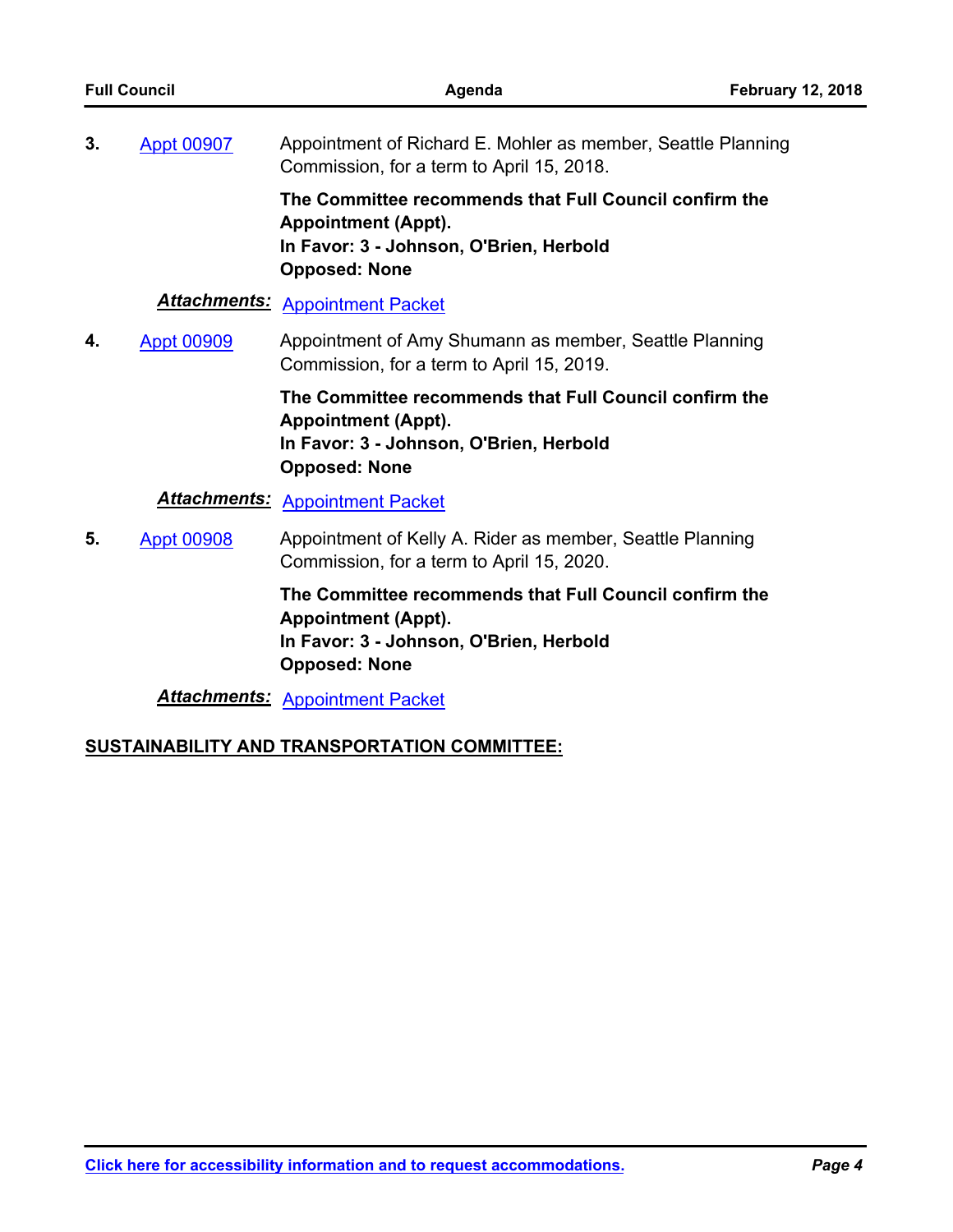| <b>Full Council</b> |                                        | Agenda                                                                                                                                                                                                                                                                                                                                                                                                                                                     | <b>February 12, 2018</b> |
|---------------------|----------------------------------------|------------------------------------------------------------------------------------------------------------------------------------------------------------------------------------------------------------------------------------------------------------------------------------------------------------------------------------------------------------------------------------------------------------------------------------------------------------|--------------------------|
| 6.                  | CB 119189                              | AN ORDINANCE granting Swedish Health Services permission to<br>continue operating and maintaining a pedestrian tunnel under and<br>across Minor Avenue, between Columbia Street and Marion Street,<br>for a ten-year term, renewable for two successive ten-year terms;<br>specifying the conditions under which this permit is granted;<br>providing for the acceptance of the permit and conditions; and<br>ratifying and confirming certain prior acts. |                          |
|                     |                                        | The Committee recommends that Full Council pass the Council<br>Bill (CB).<br>In Favor: 3 - O'Brien, Johnson, Sawant<br><b>Opposed: None</b>                                                                                                                                                                                                                                                                                                                |                          |
|                     | <b>Supporting</b><br><u>Documents:</u> | <b>Summary and Fiscal Note</b><br>Summary Att A – Swedish Minor Tunnel Area Map<br><b>Summary Att B - Swedish Minor Tunnel Photo</b><br><b>Summary Att C - Swedish Minor Tunnel Fee</b><br><b>Assessment</b>                                                                                                                                                                                                                                               |                          |
| 7.                  | CB 119190                              | AN ORDINANCE relating to the Central Puget Sound Regional<br>Transit Authority (Sound Transit); authorizing execution of<br>" $\Lambda$ mondmont $\Lambda$ lo. 7 to the Construction Services $\Lambda$ greement between                                                                                                                                                                                                                                   |                          |

"Amendment No. 7 to the Construction Services Agreement between Sound Transit and the City of Seattle Relating to the University Link, North Link, and East Link Projects"; and ratifying and confirming certain prior acts.

**The Committee recommends that Full Council pass the Council Bill (CB). In Favor: 3 - O'Brien, Johnson, Sawant Opposed: None**

### *Attachments:* [Att 1 - Amendment No. 7](http://seattle.legistar.com/gateway.aspx?M=F&ID=f27bad1d-1485-43cf-a532-264b24064167.pdf)

#### *Supporting*

**Documents:** [Summary and Fiscal Note](http://seattle.legistar.com/gateway.aspx?M=F&ID=9ba15f53-fa03-4b5a-b62d-c7351c7e455a.docx)

[Summary Att A - CSA Amendment 7 Exhibit 3.3,](http://seattle.legistar.com/gateway.aspx?M=F&ID=1e17ebc7-0c2c-4595-8ff7-d24980c35aac.pdf)  Lynnwood Link Extension CSA Budget